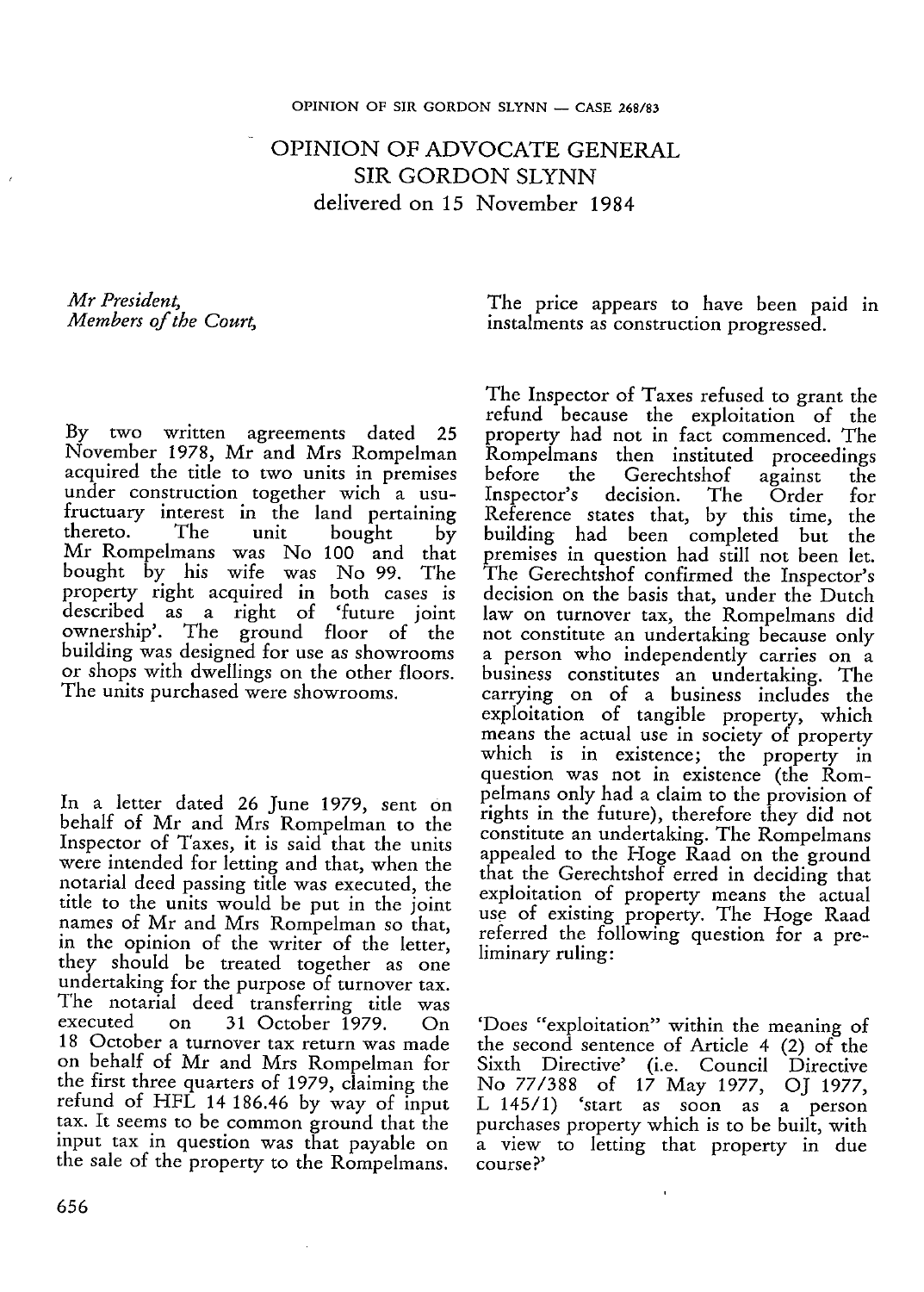Article 2 of the Directive provides, *inter alia*, that 'the supply of goods or services<br>effected for consideration within the effected for consideration within territory of the country by a taxable person acting as such' is subject to value-added tax ('VAT'). The taxable person is entitled to deduct from the tax which he is liable to pay the VAT due or paid in respect of goods or services supplied or to be supplied to him by another taxable person in so far as such goods or services are used for the purposes of his taxable transactions (see Article 17 (2)). Article 4 (1) defines 'taxable person' as 'any person who independently carries out in any place any economic activity specified in paragraph 2, whatever the purpose or results of that activity'. Paragraph 2 is as follows: 'The economic activities referred to in paragraph 1 shall comprise all activities of producers, traders and persons supplying services including and persons supprying services including mining and agricultural activities and<br>activities of the professions. The activities of the professions. The<br>exploitation of tangible or intangible property for the purpose of obtaining income therefrom on a continuing basis shall also be considered an economic activity'.

The object of the question referred is to determine whether the Rompelmans could be considered to be taxable persons at the time they claimed the refund, even though they had not yet carried out a taxable transaction so that they were in substance claiming to deduct from the VAT payable on a future taxable transaction (the letting of the premises) the VAT paid in respect of the supply of goods (the sale to them of the property in question) to be used for the purpose of the future taxable transaction.

It is accepted that the supply of the premises to Mr and Mrs Rompelman was properly chargeable to VAT, that there was a chargeable event within the meaning of Article 10 of the Directive and that VAT was duly paid in respect of the supply.

In the ordinary way the letting of immovable property is exempt from VAT under Article 13 B (b) of the Directive, though under Article 13 C Member States may allow taxpayers a right of option for taxation. It seems that in the Netherlands such a right of option has been given and is exercisable jointly by the lessor and the lessee. The reference in this case appears to proceed on the basis that if the option is exercised the letting is to be treated as a taxable transaction for the purposes of deduction, and that it is possible to deduct in one tax period deductible tax which became chargeable in another tax period. No arguments have been addressed to the contrary. Although it may be uncertain which future transactions concerning the supply of capital goods will be taxable, it seems that (a) the right to deduct arises<br>when the deductible tax becomes deductible chargeable, i.e. when the capital goods are supplied (Article 17(1); (b) the right to deduct is exercisable when the goods are used for the purposes of taxable transactions (Article 17 (2) and 18 (2) subject to adjustments which may be made under Article 18 (4) and Article 22. In the case of immovable property, the adjustment period may be increased from the normal period for capital goods, which is five years, to ten years.

On behalf of Mr and Mrs Rompelman, who are supported by the Commission, it has been submitted that the acquisition of the means of carrying out an economic activity (here the purchase of the property), is the first act performed in the carrying out of the acitivity and that, in consequence, a person is to be considered a taxable person within the meaning of Article 4 (1) as from the time of such preparatory act. The Dutch Government accepts that exploitation in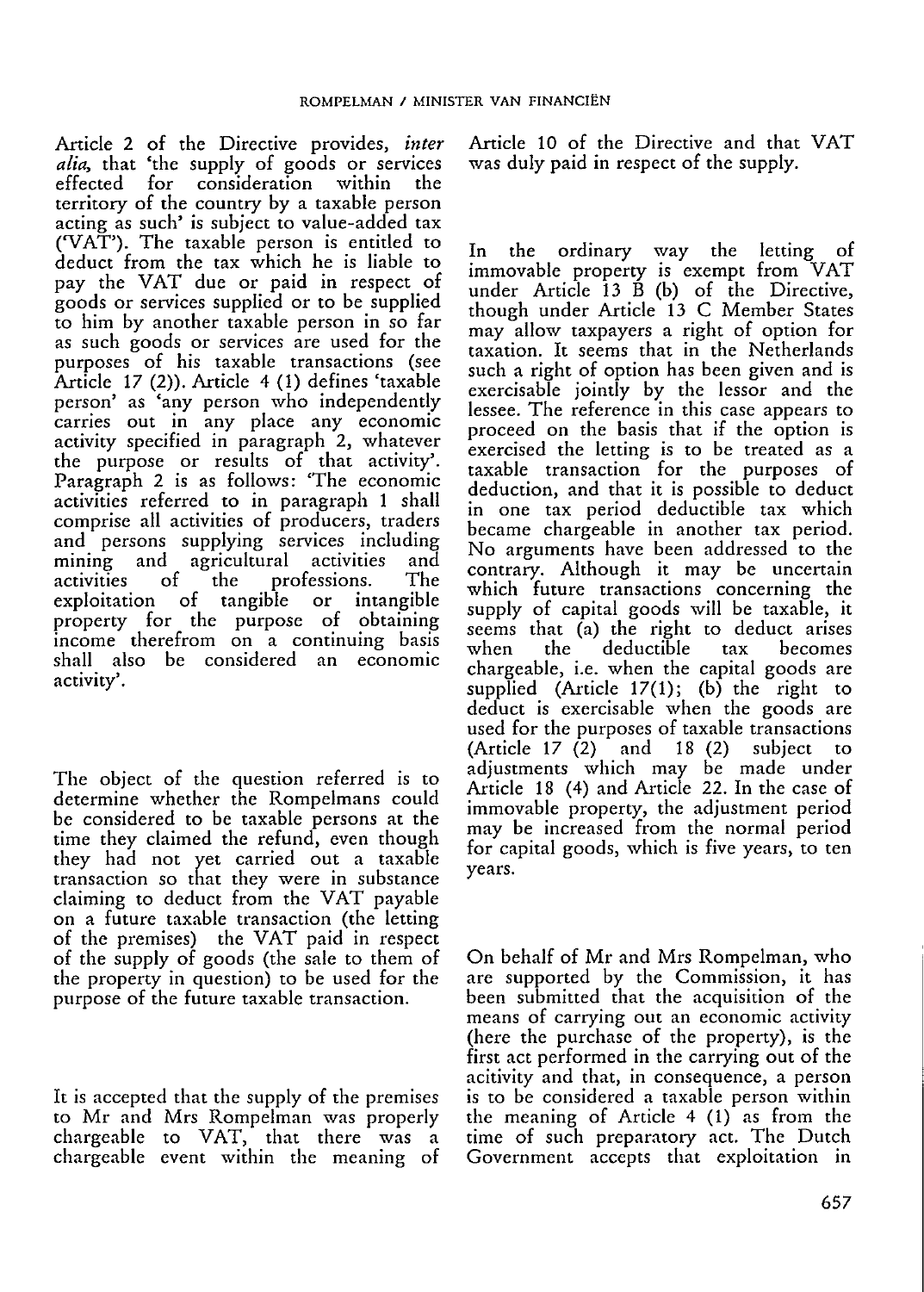general commences before income is received and may be considered as beginning when a person buys property which has not yet come into existence. However, the Dutch Government diverges from the other parties in that it contends that, because a preparatory act may not necessarily lead to the exploitation of the property, there must be sufficient evidence of objective probative value to establish that this will in fact be the case. The stated intention of the person concerned is not sufficient.

For the purposes of the Directive a person is <sup>a</sup> taxable person if he independently carries out 'any economic activity specified in paragraph 2 of Article 4 whatever the purpose or results of that activity', such activities, as I read it, not being limited to those defined in Articles 5 and 6 of the Directive.

The purchase of immovable property is, in my view, 'an economic activity'. The question is, therefore, whether it is specified in Article 4 (2). It seems to me that, since the grant of the right to use the premises does not constitute the transfer of the right to dispose of them as owner for the purposes of Article 5, or at any rate unless it does so, the letting of immovable premises constitutes a supply of services for the purposes of the Directive. The purchase of immovable property for letting in my view is an activity of a person supplying services within the meaning of the first sentence of paragraph 2 of Article 4. I do not read the first sentence as excluding acts preparatory to the actual supply of the services. That sentence includes 'all activities... of persons supplying services' and the purchase of immovable property for the purposes of letting is in my view such an activity. Despite the use of the word 'also' in the English language version, and its equivalent in the German language, I read the second sentence as giving a specific example of one of the activities included in the first sentence and not as extending those activities. The

Dutch and Danish language versions, as I understand it, refer to operations involving the exploitation of tangible or intangible property as being 'amongst others' included in 'economic activities', and the French and Italian language versions seem to me by the use of the words 'notamment' and 'in particolare' to support this view. In any event it seems to me that it is not a natural use of language to regard the acquisition of property as 'the exploitation' of the property. It is the subsequent use of it, as here by letting it, which constitutes the exploitation, or turning to account, of the property.

On this basis the activity of acquiring property to be used in supplying services is an economic activity specified in Article 4, paragraph 2, though in the first and not in the second sentence as the question referred postulates. A person independently carrying out such an activity is a taxable person within the meaning of Article 4 (1).

The Dutch Government is, in my view, clearly right in saying that there must be evidence that the property acquired is to be used to supply services. In other words it must be shown that what is said to be a preparatory act to a further economic activity is in truth 'preparatory' to that activity. Merely to purchase immovable property is not *per se* such a preparatory act, since it may be acquired e.g. for personal occupation rather than for letting or for other economic activities.

Whether the purchase is such a preparatory act is, however, entirely a question of evidence and in my view the stated intention of the purchaser, if accepted, may constitute sufficient evidence. Whether it should be accepted may depend on the lay-out of the premises and the suitability of the property purchased for the declared intended use. Here it is said that the property purchased was both designed and purchased for use as showrooms.